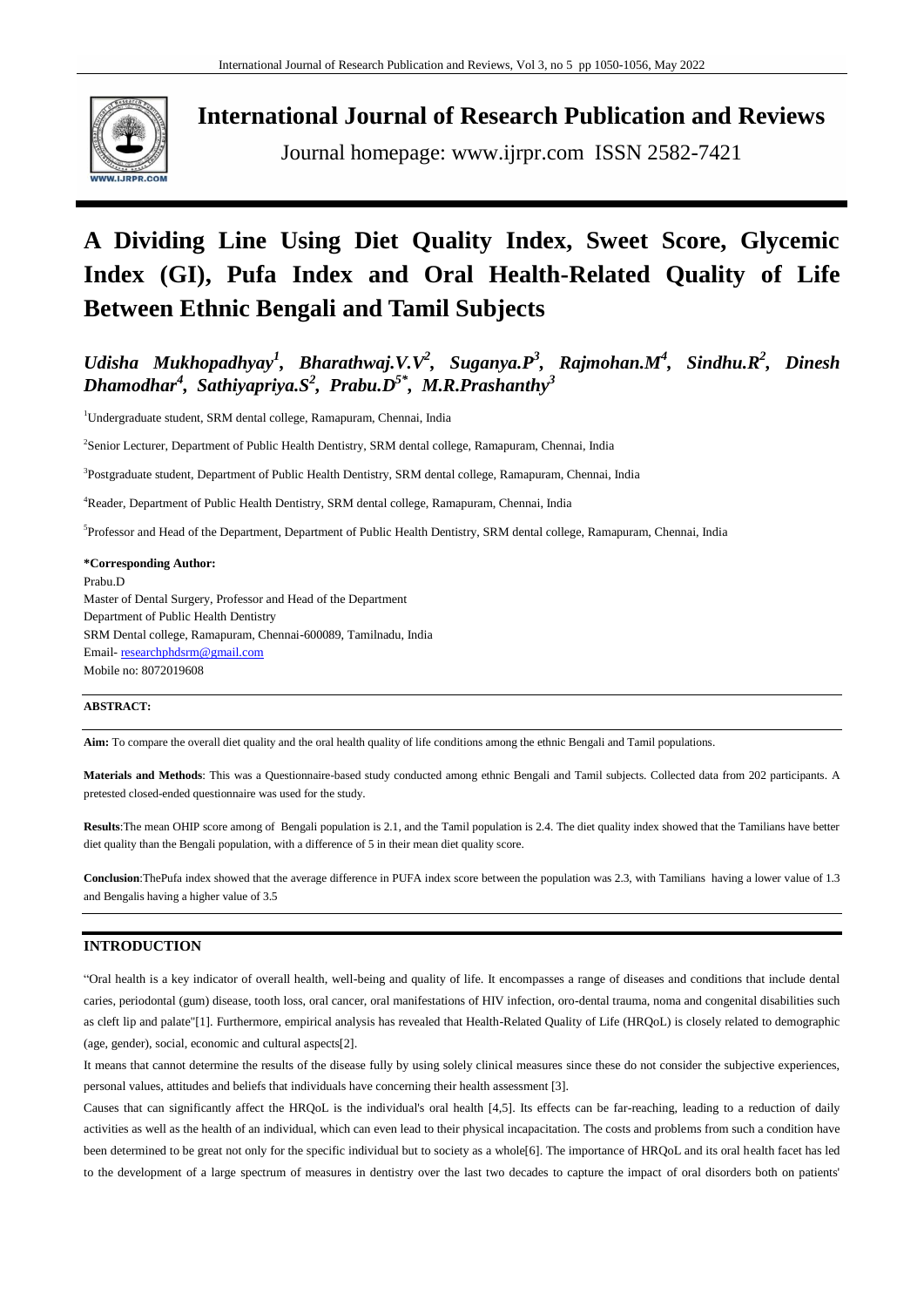physical and psychological as well as social well-being and their ability to perform daily activities[7,8].

The oral health status of individuals is affected by many personal, social, economic, cultural and local factors. Different regions within a country and geographical locations can account for differences in oral health status. Knowing that these differences are present, it is therefore of much interest to also compare the different parts of India for the effect of their oral status on the OHRQoL of the individuals. The aim of the present study was to investigate and find out the effect of oral health on the quality of life among ethnic Bengal and Tamil subjects.

Oral health status is also determined by dietary intake[9] because diseases like dental caries are more prevalent in people with a sweet high score. The principal substrate for causing tooth decay is sucrose. Many pieces of shreds of evidence are based on the fact that sugar intake leads to an increased incidence of dental caries[10]. A sweet score is a measure of the amount of sugar intake.

There also occurs a bidirectional association between oral health quality of life and diet quality. People with a low diet quality index are more prone to periodontal diseases.

The belief that slowly digested carbohydrates are complex carbohydrates is a myth. Glycemic index (GI) is used to rank carbohydrate quality[11]. We have used GI as a dividing factor between ethnic Tamil and Bengali subjects due to their distinct dietary intake. PUFA index developed by Monse et al. [12] increases the sensitivity of the DMF index and records the advanced stages of carious lesions.

## **MATERIALS AND METHODS:**

This is a cross-sectional study conducted on a random sample consisting of a total of 202 participants, out of which 101 were of Bengal origin and 101 of Tamil origin. Ethical clearance was obtained from the Department of Public Health Dentistry, SRM Dental College, Ramapuram. A convenient sampling technique was used, and the sampling sample size was determined using the G Power values. The inclusion criteria included that the participants ethnically belong to the respective states for three generations and who were willing to participate in the study. Participants not willing to participate were excluded from the study.

**SAMPLE SIZE -** The sample size was determined using the estimated values from literature using the following parameters

- Effect size f=0.25
- α err prob=0.05
- Power  $(1-\beta$  err prob)=0.8
- Number of groups=2
- Total sample size=202
- Actual power=0.804887

The sample size was increased by 10 %

Total sample size=202

Each group will have a sample size of 101

(Calculation done with the help of G\*Power 3.0.0)

The study tool is a pre-validated questionnaire and closed-ended. The questionnaire consisted of demographic data, questions related to oral health quality of life like their educational qualification, occupation, physical disabilities due to oral health problems, regular dental visits. Other questions included their frequency of intake of sugar products, carbohydrate food like rice-wheat, intake of protein-rich food, vegetables, milk and milk products and intakes of other mineral-rich food like iron and calcium. The participants were supplied with instructions and given the questionnaire in Google form. Participants were asked to evaluate as Excellent, Very good, Good, Average, Poor and Very poor their state of teeth and gums. Questions pertaining to the frequency of cleaning teeth and aids used in cleaning were also asked. Data was also obtained regarding their socio-demographic profile (e.g. information regarding age, gender, education level and occupation). Besides OHIP-14, the questionnaire was also derived from WHO Annexure for oral health. The questionnaire also contained a section that was comprised of questions about their diet history. The questions regarding the diet history and the oral health condition related were used to get sweet score, glycemic index, PUFA index and diet quality index.

#### **Statistical analysis**

Descriptive statistical analysis was carried out in the present study. Results on continuous measurements were presented on Mean ± SD, and results on categorical measurement were presented in number (%). The statistical software IBM SPSS statistics 20.0 was used for the analysis of the data with a P-value level at  $< 0.001$ .

#### **RESULTS**

In this study total of 202 participants participated, out of which 101 were Bengali in origin, and 101 was ethnically Tamil in origin. Among the participants, the male to female distribution was 53.96% male and 46.04% female. (Table 1, Chart 1).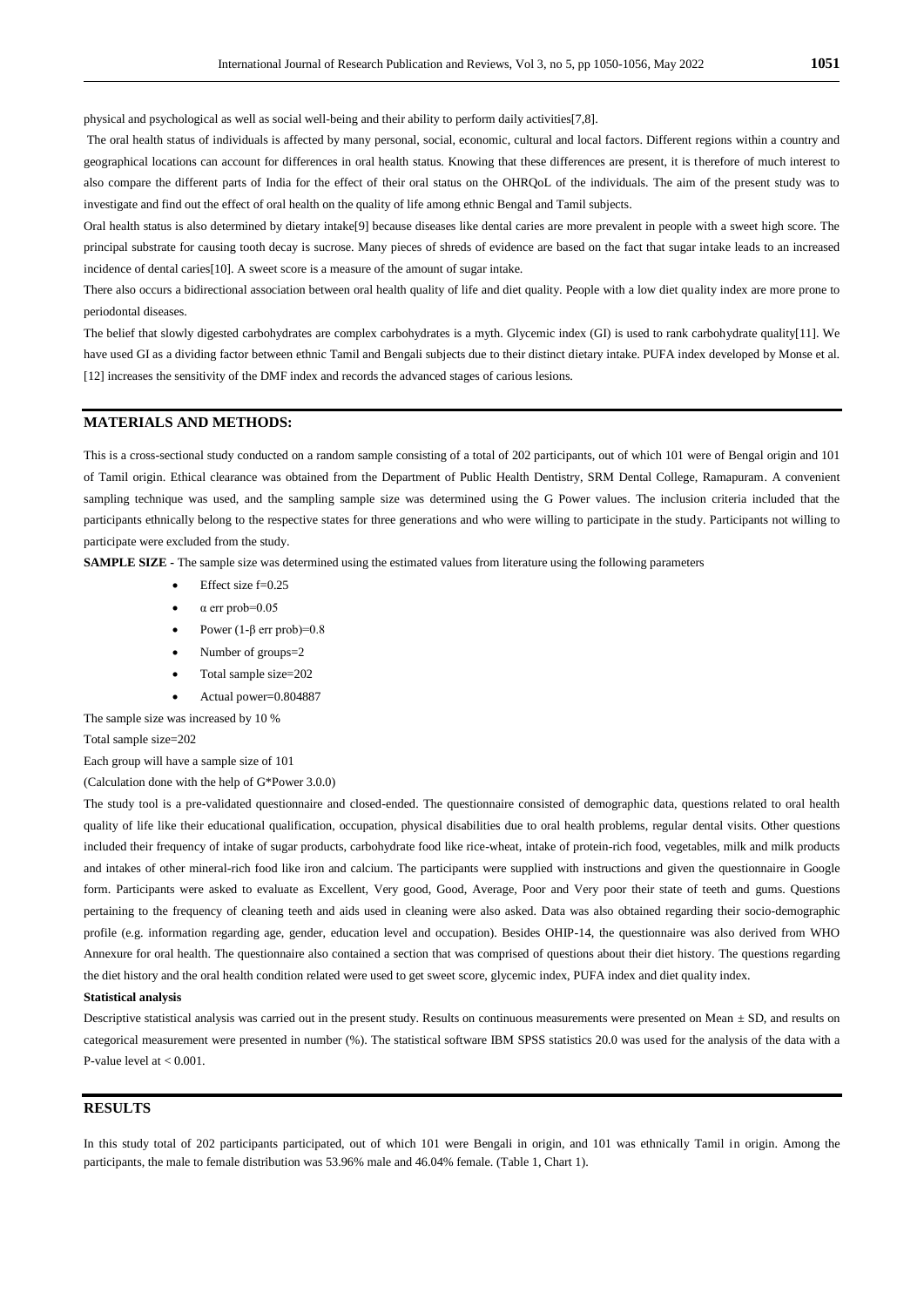#### **TABLE 1 :SEX WISE DISTRIBUTION**

| <b>POPULATION</b>      | N   | <b>MALE</b> |        | <b>FEMALE</b> |        |
|------------------------|-----|-------------|--------|---------------|--------|
| <b>NATIVE BENGALI</b>  | 101 | 55          | 54.45% | 46            | 45.55% |
| <b>NATIVE TAMILIAN</b> | 101 | 54          | 53.46% | 47            | 46.54% |
| <b>TOTAL</b>           | 202 | 109         | 53.96% | 93            | 46.04% |

## **TABLE 2 :AGE-WISE DISTRIBUTION**

| <b>POPULATION</b>      | N   | $34 YEARS$ | <b>35-44 YEARS</b> | <b>44-65 YEARS</b> | <b>65-74 YEARS</b> |
|------------------------|-----|------------|--------------------|--------------------|--------------------|
|                        |     |            |                    |                    |                    |
| <b>NATIVE BENGALI</b>  | 101 | 65         | 14                 | 20                 |                    |
| <b>NATIVE TAMILIAN</b> | 101 |            | 12                 | 21                 | ◠                  |
|                        |     | 66         |                    |                    |                    |
| <b>TOTAL</b>           | 202 | 131        | 26                 | 41                 |                    |

Table 2 depicts the age distribution was done in 4 age groups <35,35-44,45-64,65-74 years. Out of 101 native Bengali participants, 65 of them were less than 34 years old, 14 of them were in the age group of 35-44 years, 20 were between the age of 44-65 years, and two were between 65-74 years. Among the 101 native Tamilian population, 66 of them were below 34 years old, 12 of them were between 35-44 years, 21 of them were between 44-65 and 2 of them were between 65-74 years age group.

| POPULATION(N)         | <b>VARIABLES</b>          | $\mathbf N$    | <b>MEAN OHIO</b><br>(SD) | $\mathbf{P}$ |  |  |
|-----------------------|---------------------------|----------------|--------------------------|--------------|--|--|
| <b>NATIVE BENGALI</b> | EDUCATIONAL QUALIFICATION |                |                          |              |  |  |
|                       | <b>HIGH SCHOOL</b>        | 10             | $3.7 \pm 2.0$            | P<0.001      |  |  |
|                       | <b>GRADUATE</b>           | 30             | $3.5 \pm 2.4$            |              |  |  |
|                       | POST-GRADUATE             | 61             | $4.0 \pm 1.7$            |              |  |  |
|                       | NO.OF TEETH               |                |                          |              |  |  |
|                       | $\Omega$                  | $\overline{0}$ | 7.7(10.5)                | P<0.001      |  |  |
|                       | $1 - 19$                  | 33             | 6.0(8.1)                 |              |  |  |
|                       | >20                       | 67             | 3.7(5.5)                 |              |  |  |
|                       | <b>DENTAL VISITS</b>      |                |                          |              |  |  |
|                       | <b>REGULAR</b>            | 56             | 3.3(5.4)                 | P<0.001      |  |  |
|                       | <b>IRREGULAR</b>          | 44             | 5.9(7.3)                 |              |  |  |
|                       | <b>DENTAL FLOSS</b>       |                |                          |              |  |  |
|                       | <b>DAILY</b>              | 12             | 3.7(5.2)                 | P<0.001      |  |  |
|                       | <b>IRREGULAR</b>          | 36             | 4.1(5.8)                 |              |  |  |
|                       | <b>RARELY</b>             | 52             | 4.7(7.3)                 |              |  |  |
|                       | <b>TOOTHPICKS</b>         |                |                          |              |  |  |
|                       | <b>DAILY</b>              | 14             | 3.6(5.8)                 | P<0.001      |  |  |
|                       | <b>IRREGULAR</b>          | 43             | 4.0(5.6)                 |              |  |  |
|                       | <b>RARELY</b>             | 43             | 4.9(7.8)                 |              |  |  |
|                       | ORAL RINSE                |                |                          |              |  |  |
|                       | <b>DAILY</b>              | 12             | 5.4(7.6)                 | P<0.001      |  |  |
|                       | <b>IRREGULAR</b>          | 45             | 5.1(7.2)                 |              |  |  |
|                       | <b>RARELY</b>             | 43             | 3.8(5.5)                 |              |  |  |
|                       | SELF RELATED ORAL HEALTH  |                |                          |              |  |  |

| <b>TABLE 3: variables of educational qualification</b> |  |  |  |  |
|--------------------------------------------------------|--|--|--|--|
|--------------------------------------------------------|--|--|--|--|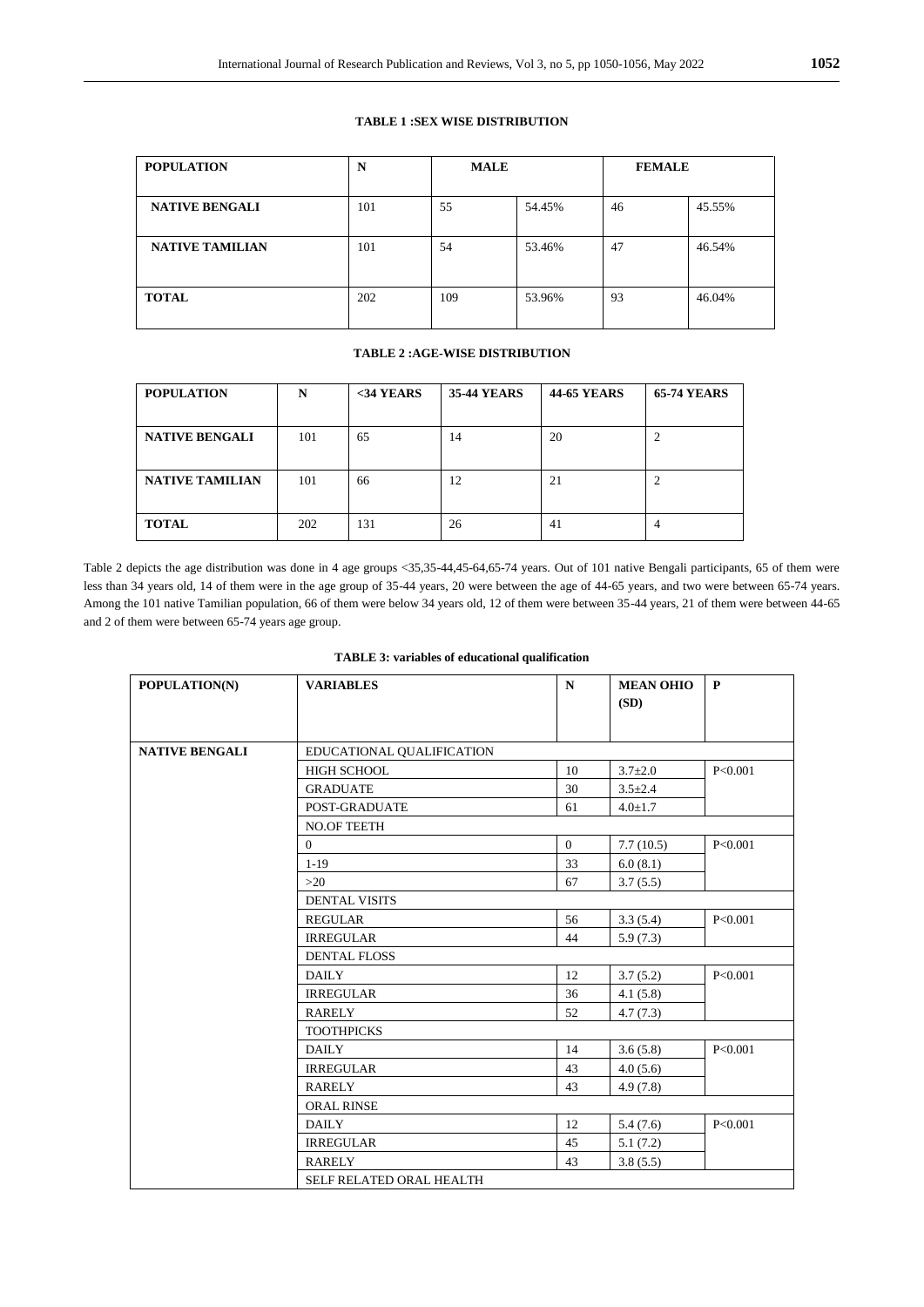|                        | <b>VERY GOOD</b>          | 40           | 1.3(2.3)      | P<0.001 |
|------------------------|---------------------------|--------------|---------------|---------|
|                        | <b>GOOD</b>               | 25           | 2.8(3.9)      |         |
|                        | <b>MODERATE</b>           | 10           | 5.8(6.2)      |         |
|                        | <b>POOR</b>               | $10\,$       | 11.8(9.5)     |         |
|                        | <b>VERY POOR</b>          | 5            | 22.6(14.1)    |         |
| <b>NATIVE TAMILIAN</b> | EDUCATIONAL QUALIFICATION |              |               |         |
|                        | HIGH SCHOOL               | 10           | $3.5 \pm 2.0$ |         |
|                        | <b>GRADUATE</b>           | 30           | $3.5 \pm 2.4$ | P<0.001 |
|                        | POST-GRADUATE             | 61           | $4.0 \pm 1.7$ |         |
|                        | NO. OF TEETH              |              |               |         |
|                        | $\overline{0}$            | $\mathbf{0}$ | 6.7(10.5)     | P<0.001 |
|                        | $1-19$                    | 35           | 7.25(8.1)     |         |
|                        | >20                       | 65           | 4.6(5.5)      |         |
|                        | DENTAL VISIT              |              |               |         |
|                        | <b>REGULAR</b>            | 52           | 2.54(5.4)     | P<0.001 |
|                        | <b>IRREGULAR</b>          | 48           | 7.6(7.3)      |         |
|                        | <b>DENTAL FLOSS</b>       |              |               |         |
|                        | <b>DAILY</b>              | 10           | 3.43(5.2)     | P<0.001 |
|                        | <b>IRREGULAR</b>          | 37           | 6.1(5.8)      |         |
|                        | RARELY                    | 53           | 8.7(7.3)      |         |
|                        | <b>TOOTHPICKS</b>         |              |               |         |
|                        | <b>DAILY</b>              | 12           | 6.6(5.8)      | P<0.001 |
|                        | <b>IRREGULAR</b>          | 44           | 5.0(5.6)      |         |
|                        | <b>RARELY</b>             | 44           | 3.9(7.8)      |         |
|                        | <b>ORAL RINSE</b>         |              |               |         |
|                        | <b>DAILY</b>              | 9            | 2.4(7.6)      | P<0.001 |
|                        | <b>IRREGULAR</b>          | 46           | 4.1(7.2)      |         |
|                        | <b>RARELY</b>             | 45           | 6.8(5.5)      |         |
|                        | SELF RELATED ORAL HEALTH  |              |               |         |
|                        | <b>VERY GOOD</b>          | 41           | 3.3(2.3)      | P<0.001 |
|                        | GOOD                      | 23           | 2.8(3.9)      |         |
|                        | <b>MODERATE</b>           | 11           | 6.8(6.2)      |         |
|                        | <b>POOR</b>               | 10           | 13.8(9.5)     |         |
|                        | <b>VERY POOR</b>          | 5            | 21.6(14.1)    |         |

Table 3 shows the mean score among the various variables in both groups according to 14 questions in the OHRQoL questionnaire by WHO. The native Tamil group has a higher comparatively higher score than the native Bengali group.

Table 4 shows the mean OHIP score among the two groups. Mean OHIP-14 score (SD), number of teeth, number of dental visits, dental hygiene behaviour and self-rated oral health (n 202).

**TABLE 4: MEAN SCORE OF ORAL HEALTH-RELATED QUALITY OF LIFE**

| <b>POPULATION</b>     | <b>VARIABLES</b>      | <b>MEAN SCORE</b> |
|-----------------------|-----------------------|-------------------|
| <b>NATIVE BENGALI</b> | FUNCTIONAL LIMITATION | $2.8 \pm 2.2$     |
|                       |                       |                   |
|                       | PHYSICAL              | $2.5 \pm 2.2$     |
|                       | <b>PAIN</b>           |                   |
|                       | PSYCHOLOGICAL         | $2.8 \pm 2.2$     |
|                       | <b>DISCOMFORT</b>     |                   |
|                       | PHYSICAL              | $2.0 \pm 2.0$     |
|                       | <b>DISABILITY</b>     |                   |
|                       | PSYCHOLOGICAL         | $1.5 \pm 2.2$     |
|                       | <b>DISABILITY</b>     |                   |
|                       | <b>SOCIAL</b>         | $1.0 \pm 1.6$     |
|                       | <b>DISABILITY</b>     |                   |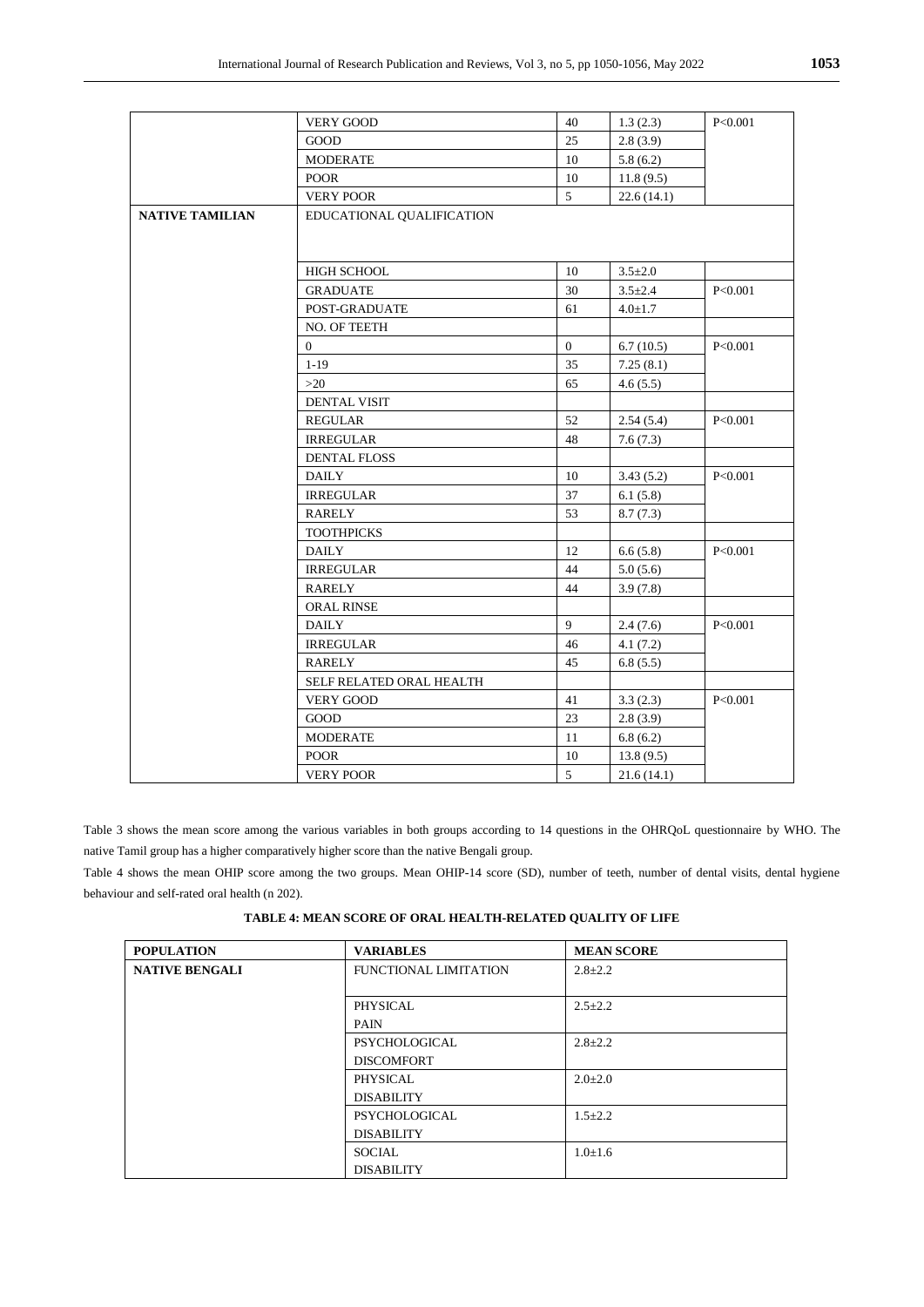|                        | <b>HANDICAP</b>                           | $2.3 \pm 1.8$ |
|------------------------|-------------------------------------------|---------------|
|                        | OHIP<br><b>SCORE</b>                      | $2.1 \pm 2.6$ |
| <b>NATIVE TAMILIAN</b> | FUNCTIONAL LIMITATION                     | $3.0 \pm 2.0$ |
|                        | PHYSICAL<br><b>PAIN</b>                   | $2.6 \pm 1.9$ |
|                        | <b>PSYCHOLOGICAL</b><br><b>DISCOMFORT</b> | $3.0 \pm 1.8$ |
|                        | PHYSICAL<br><b>DISABILITY</b>             | $2.4 \pm 1.9$ |
|                        | PSYCHOLOGICAL<br><b>DISABILITY</b>        | $1.6 \pm 1.8$ |
|                        |                                           |               |
|                        | <b>SOCIAL</b><br><b>DISABILITY</b>        | $1.4 \pm 1.6$ |
|                        | <b>HANDICAP</b>                           | $2.2 \pm 1.6$ |
|                        | OHIP<br><b>SCORE</b>                      | $2.4 \pm 2.8$ |

## **TABLE 5:MEAN SWEET SCORE**

| <b>POPULATION</b>      | N   | <b>MEAN SWEET SCORE</b> | <b>P-VALUE</b> |
|------------------------|-----|-------------------------|----------------|
| <b>NATIVE BENGALI</b>  | 101 | $34.75 \pm 26.58$       | P<0.001        |
| <b>NATIVE TAMILIAN</b> | 101 | $22.35 \pm 31.00$       | P<0.001        |

Table 5 shows the mean sweet score among the two groups. The mean sweet score among the native Bengalis is 34.75, which is much higher than that of native Tamilians, 22.35. So the risk of dental caries is higher in the Bengali population than that of the native Tamilian population.

**TABLE 6: INTERGROUP COMPARISON OF SWEET SCORES**

| 111000 011111010000 00.000 00.000 01 0 0 00.000 |     |                         |                |  |  |
|-------------------------------------------------|-----|-------------------------|----------------|--|--|
| <b>POPULATION</b>                               | N   | <b>MEAN SWEET SCORE</b> | <b>P-VALUE</b> |  |  |
| <b>NATIVE BENGALI</b>                           | 101 | $20.9 \pm 6.06$         | P<0.001        |  |  |
| <b>NATIVE TAMILIAN</b>                          | 101 | $18.02{\pm}4.03$        | P<0.001        |  |  |

Wilcoxon signed-rank test, Mann Whitney U test

Table 6 shows the intro and intercomparison of the sweet score among the two ethnic groups. This comparison shows that the Bengali population has a higher sweet score than that of the Tamilian population.

| <b>POPULATION</b>      | N   | <b>MEAN DOI VALUE</b> |
|------------------------|-----|-----------------------|
| <b>NATIVE BENGALI</b>  | 101 | $26.75 + 23.56$       |
| <b>NATIVE TAMILIAN</b> | 101 | $31.35 \pm 12.43$     |

## **TABLE 7: MEAN DIET QUALITY INDEX**

(STATISTICALLY SIGNIFICANT, P<0.001)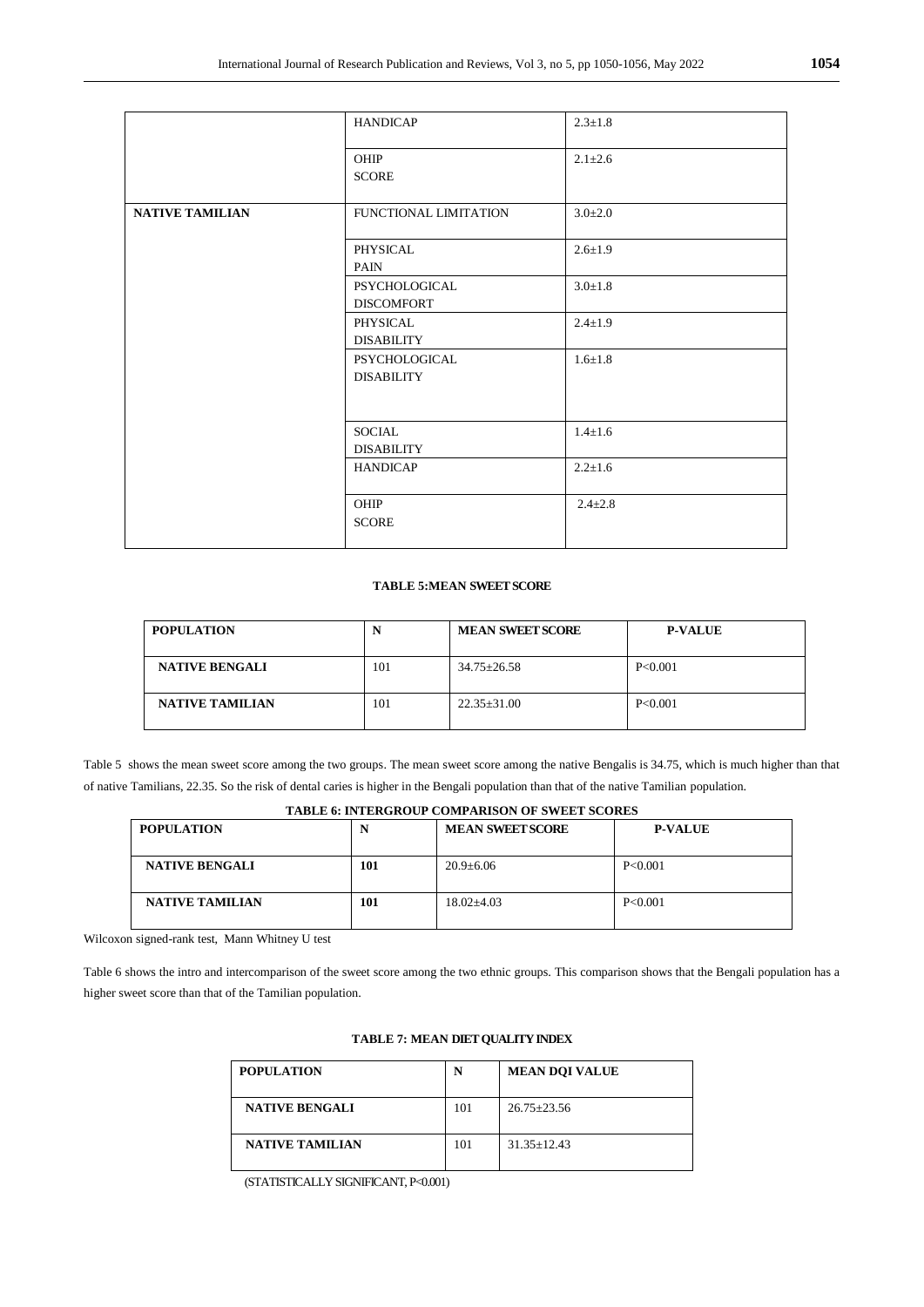Table 7shows the mean diet quality index among the two groups**. T**he mean diet quality index value for the native Tamilian population, 31.35, was higher than that of the Bengali population, which was found to be 26.75.

**TABLE 8 MEAN GLYCEMIC INDEX RANK (0-100)**

| <b>POPULATION</b>      | N   | <b>MEAN GLYCEMIC INDEX RANK</b> |
|------------------------|-----|---------------------------------|
| <b>NATIVE BENGALI</b>  | 101 | $56.75 + 13.23$                 |
| <b>NATIVE TAMILIAN</b> | 101 | $51.35 + 11.41$                 |

(STATISTICALLY SIGNIFICANT, P<0.001)

Table 8 gives the mean glycemic index among the population. The mean glycemic index rank, which is marked between 0-100, is found to be higher in the Bengali population, 56.75, whereas the mean glycemic index rank for the Tamilan population was 51.35.

| <b>TABLE 9</b>                             |  |
|--------------------------------------------|--|
| MEAN NUMBER OF TEETH INVOLVED (PUFA INDEX) |  |

| <b>POPULATION</b>      | N   | <b>MEAN</b><br><b>SCORE</b> | <b>PUFA</b> | <b>INDEX</b> |
|------------------------|-----|-----------------------------|-------------|--------------|
| <b>NATIVE BENGALI</b>  | 101 | 3.5                         |             |              |
| <b>NATIVE TAMILIAN</b> | 101 | 1.2                         |             |              |

(STATISTICALLY SIGNIFICANT, P<0.001)

Table 9 shows the mean PUFA index score. The mean PUFA index score among the native Bengali population was found to be 3.5, and it is 1.2 among the native Tamilian population. This shows that oral lesions are found more among the Bengali population than that of the native Tamilians.

#### **DISCUSSION:**

This study shows that the mean OHIP score among peopleof Bengali population is 2.1 and Tamil population is 2.4. The basic aim of the study was to find the comparison among the Bengali and the Tamil population about their various dietary habits, dental conditions and their oral health-related quality of life. This study clearly indicates that OHRQoL is higher in the Tamilian population is higher than that of the Bengali population, which clearly indicates. The sweet score index showed that the mean sweet score among the Bengalis was 34.75, whereas the mean sweet score among the Tamilians was 22.35. This clearly indicates that the Bengalis intake much more sugar in various consistency, which in turn degrades the oral health condition of the people. Therefore measures should be taken that awareness and medical assistance should be provided to the Bengalis to abstain from the use of sugar products. The oral health quality of life in the Bengali population was found less and needed more awareness is in agreement with results found by Garg S et al. [13] in their study of assessing the oral health impact on the general health of the elderly individuals residing in the slums of Kolkata. The majority of the population has poor oral health quality and needs oral health promotion programs, and a dental checkup is in agreement with results found by JayeetaBurman et al. [14]. A study by Bobby Paul et al. in a tertiary care hospital of Kolkata also is in agreement with the results that oral health practices among the Bengalis are poor and need to improve considerably [15].

The diet quality index showed that the Tamilians have better diet quality than that of the Bengali population, with a difference of 5 in their mean diet quality score. The Pufa index showed that the average difference in PUFA index score between the population was 2.3, with Tamilians having a lower value of 1.3 and Bengalis having a higher value of 3.5, which clearly shows the difference in the oral health condition between the people of the two states.

## **CONCLUSION:**

This study concludes that regarding both the diet quality and habits and the OHROoL, the awareness among the Bengali population is lower, and much more public health awareness programmes need to be conducted among the Bengali population.

#### **LIMITATIONS:**

The main limitation of the study was that the participants were not interviewed physically but all measures were taken in order to avoid the interviewers' bias.